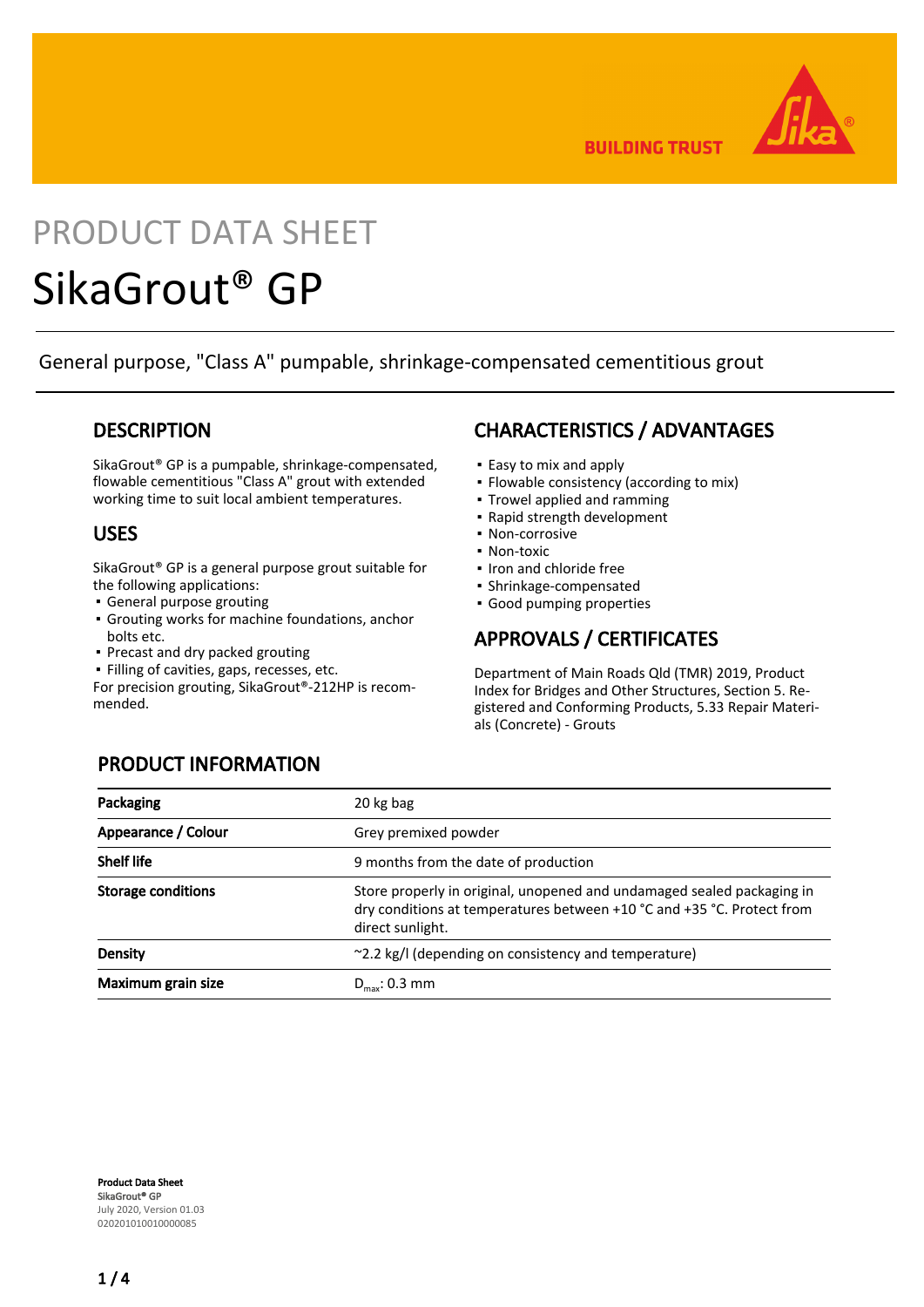## TECHNICAL INFORMATION

| Compressive strength |         | <b>Stiff</b>                                                | <b>Plastic</b> | <b>Flowable</b> | (AS 1478.2:2005) |
|----------------------|---------|-------------------------------------------------------------|----------------|-----------------|------------------|
|                      | 1 day   | $>$ 25 MPa                                                  | $>27$ MPa      | $>12$ MPa       |                  |
|                      | 7 days  | > 50 MPa                                                    | > 60 MPa       | > 35 MPa        |                  |
|                      | 28 days | > 65 MPa                                                    | > 70 MPa       | > 50 MPa        |                  |
|                      |         | Material and curing conditions at $23^{\circ}$ C / 50% r.h. |                |                 |                  |
|                      |         | Above results based on 50mm x 50mm cube specimens           |                |                 |                  |

Expansion expansion max 3.0% (Flowable consistency) and (AS 1478.2-2005 Appendix E)

## APPLICATION INFORMATION

| <b>Mixing ratio</b>     | Consistency                                                                                                           |                | Water per 20kg bag (litre) |  |
|-------------------------|-----------------------------------------------------------------------------------------------------------------------|----------------|----------------------------|--|
|                         | Stiff                                                                                                                 |                | 2.9                        |  |
|                         | Plastic                                                                                                               |                | 3.2                        |  |
|                         | Flowable                                                                                                              |                | 4.6                        |  |
|                         | These mix ratios are a guide and preliminary trials at local temperatures / humidity conditions are recom-<br>mended. |                |                            |  |
| Yield                   | <b>Stiff</b>                                                                                                          | <b>Plastic</b> | <b>Flowable</b>            |  |
|                         | 11.0 litres                                                                                                           | 11.3 litres    | 11.6 litres                |  |
| Layer thickness         | 10 mm min. / 100 mm max.                                                                                              |                |                            |  |
| Ambient air temperature | +10 °C min. $/$ +35 °C max.                                                                                           |                |                            |  |
| Substrate temperature   | +10 °C min. $/$ +35 °C max.                                                                                           |                |                            |  |
| Pot Life                | 30 mins approx.                                                                                                       |                |                            |  |

## APPLICATION INSTRUCTIONS

#### SUBSTRATE QUALITY / PRE-TREATMENT

The substrate should be prepared by suitable mechanical preparation techniques such as high pressure water, breakers, grit blasting, scabblers, etc. All absorbent surfaces must be well saturated with clean water, but free of any surface water or puddles prior to the application of SikaGrout® GP.

#### Concrete, mortar and stone

Surfaces must be sound, clean, free from frost, oils, grease, standing water and all loosely adhering particles and other surface contaminants.

#### Metal surfaces (iron and steel)

Surfaces should be clean, free from scale, rust, oil and grease.

#### MIXING

Place about 70–80 % of the premeasured clean water (depending on consistency required – refer to "Mix Ratio") into a clean container and gradually add the whole bag of SikaGrout® GP into it while continuously mixing. Add the remaining water until the desired consistency is obtained.

Mix for 3–5 minutes with a low speed drill (500 rpm max.).

#### APPLICATION

After mixing, stir lightly with a spatula for a few seconds to release any entrapped air. The grout is then poured immediately into the prepared formwork. When carrying out baseplate grouting, ensure sufficient pressure head is maintained for uninterrupted mortar flow. For formwork repair, the prepared formwork must be firmly in place and kept watertight. When placing grout over a large area, it is important to maintain a continuous flow throughout. Work sequence must be properly organised to ensure an uninterrupted flow. In large areas, SikaGrout® GP may be pumped using heavy duty diaphragm pumps. Screw feed and piston pumps may also be used.

#### Specific Areas of Application

| Grouting under baseplate Flowable consistency  |                             |  |  |  |
|------------------------------------------------|-----------------------------|--|--|--|
| Formwork grouting - pour- Flowable consistency |                             |  |  |  |
| ing method                                     |                             |  |  |  |
| Formwork grouting - pre-                       | Flowable / Plastic consist- |  |  |  |
|                                                |                             |  |  |  |
| packed method                                  | ency                        |  |  |  |
| Grouting anchor bolts                          | Plastic / Stiff consistency |  |  |  |
| Dry packed / Precast                           | Stiff consistency           |  |  |  |
| grouting                                       |                             |  |  |  |

**BUILDING TRUST** 

Product Data Sheet SikaGrout® GP July 2020, Version 01.03 020201010010000085

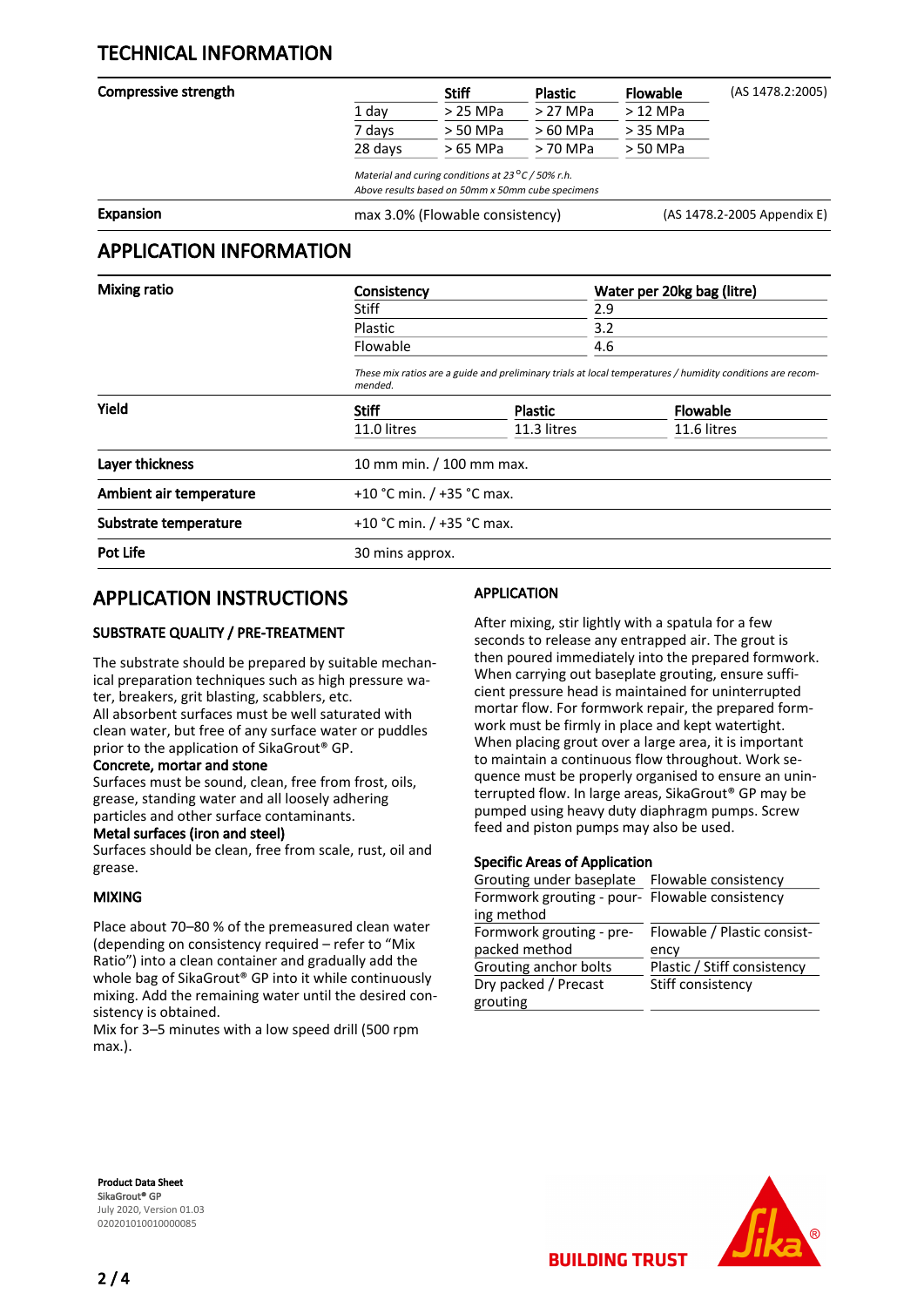#### Grouting large volumes

For sections thicker than 100 mm, it is necessary to fill SikaGrout® GP with graded 10 mm silt free aggregates to minimise temperature rise generated during the curing stage. The quantity of aggregates should not exceed 1 part aggregates to 1 part SikaGrout® GP by weight. For such mixes, a conventional concrete mixer and pump may be used. To further ensure that air entrapped during mixing is allowed to fully escape, it may be necessary to make breather holes. Use steel rods or chains to assist the flow of grout where necessary. Preliminary trials are recommended.

#### CURING TREATMENT

When formwork type repair is used, leave the formwork in place for at least 3 days.

Upon removal of the formwork, cure the exposed surfaces immediately with Antisol® curing compound or use other approved curing methods.

#### CLEANING OF EQUIPMENT

Clean all tools and application equipment with water immediately after use. Hardened or cured material can only be mechanically removed.

## FURTHER INFORMATION

Sikagrout and Sikadur products are tested in accordance with Australian Standards and/or Internationally accepted Standards. The published performance data is achieved by testing strictly in accordance to the procedures of these standards. Any test procedures performed by others on our products that are not in strict accordance with the standard in every facet will likely produce results different from the published above. On site testing by others can be affected by external factors such as incorrect mixing methods, poor sampling techniques, varying temperatures, curing, crushing procedures etc. Sika can provide Certificates of Compliance of all products delivered to site prior to installation if required. If results of site testing or testing facilities by others vary from the Sika published data we recommend the following items be reviewed before contacting the manufacturer as one or all of these items could be influencing the results attained on site. These include but are not limited to the following: site conditions, ambient, substrate and product temperature, mixing equipment, mixer speed, pump equipment, contractor experience, and incorrect test methods. Sika Australia do not take responsibility nor have to make a case for any such tests where results of testing by others do not achieve the published data as above.

## IMPORTANT CONSIDERATIONS

At temperatures +20 °C and below, setting time and strength development will be slower.

Non-shrink grout contains additives which expand either during the plastic stage and / or the hardening stage to compensate for the shrinkage of the cementitious matrix. However, this 'non-shrink' property will be effective only if the material is not subjected to water loss.

This is confirmed by a note in the ASTM C 1107 Standard Specification for packaged dry, hydraulic cement grout (non-shrinkable), which clarifies the behaviour of the non-shrink grout when subjected to some drying:

"Note 1: Since all conditions of use cannot be anticipated, this specification requires non-shrink grout to exhibit no shrinkage when tested in a laboratory controlled moist-cured environment, and requires only the reporting of the observed height change, usually shrinkage, when test specimens are subject to some degree of drying."

## BASIS OF PRODUCT DATA

All technical data stated in this Product Data Sheet are based on laboratory tests. Actual measured data may vary due to circumstances beyond our control.

## LOCAL RESTRICTIONS

Please note that as a result of specific local regulations the declared data for this product may vary from country to country. Please consult the local Product Data Sheet for the exact product data.

## ECOLOGY, HEALTH AND SAFETY

**BUILDING TRUST** 

For information and advice on the safe handling, storage and disposal of chemical products, users shall refer to the most recent Safety Data Sheet (SDS) containing physical, ecological, toxicological and other safety-related data.

Product Data Sheet SikaGrout® GP July 2020, Version 01.03 020201010010000085